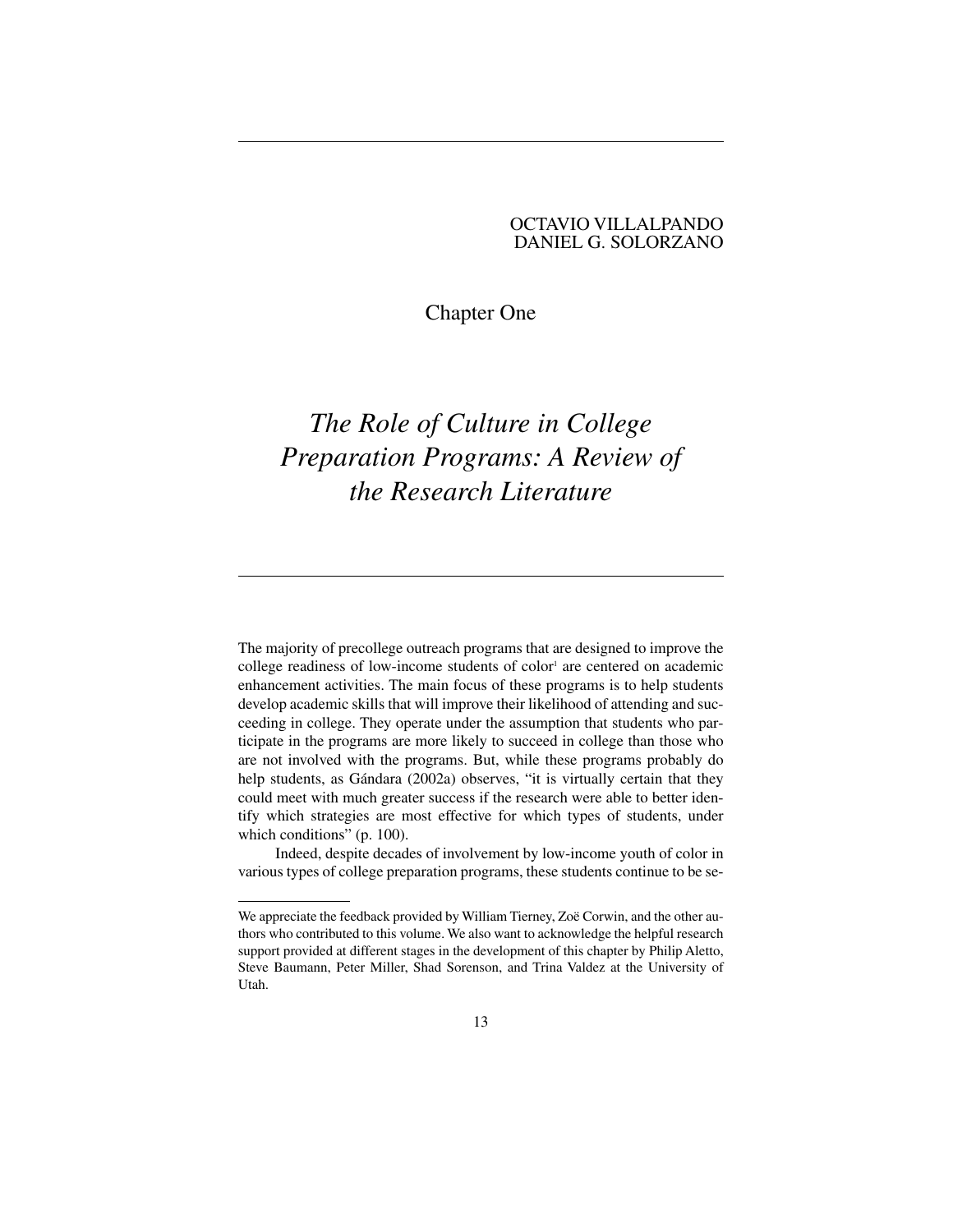verely underrepresented in higher education (Wilds, 2000). Their disproportionate enrollment and success rates have led many to question the impact that precollege programs play in the preparation of these students for college (Tierney & Hagedorn, 2002).

In this chapter, we review the literature that focuses on the role of students' culture in college preparation programs. We synthesize the research that addresses the extent to which the transition of students of color to college is enhanced when they participate in precollege outreach programs that include a focus on their culture.

We begin with a discussion of how cultural integrity and cultural capital frameworks often inform the concept of culture in the college preparation literature. We argue that a cultural capital framework does not adequately capture the complex identities of students of color, which consequently helps explain why the present research in this area frequently reaches inconclusive or contradictory findings. We propose the consideration of a conceptual lens that builds upon the concept of cultural integrity to better understand the dynamic experiences of students of color who participate in college preparation programs.

We then synthesize the research on the role of culture in college preparation programs, highlighting the ways in which programs deliberately create initiatives and opportunities for students to integrate their respective cultural and racial identities as a way to make academics more effective. We conclude by discussing how to apply the conceptual lens proposed in this chapter to future studies of students of color and college preparation programs.

#### GUIDING QUESTION

Swail and Perna's (2002) exhaustive review of college preparation programs revealed that most programs include a strong emphasis on building academic preparation, but very little to no emphasis on integrating students' cultural identity, cultural needs, or cultural assets into the program. Why would programs designed to enhance the college readiness of low-income youth of color not include an emphasis on their culture or cultural identity as a formal programmatic focus? To some, while it might make sense intuitively that these programs should account for students' culture, there is little systematic investigation of the effects of incorporating culture in college preparation programs. A comprehensive research literature base does not yet exist to point programs toward the adoption of specific cultural components or related cultural strategies that can be helpful for students, although many scholars in this area have issued calls for the inclusion of culture and cultural components in precollege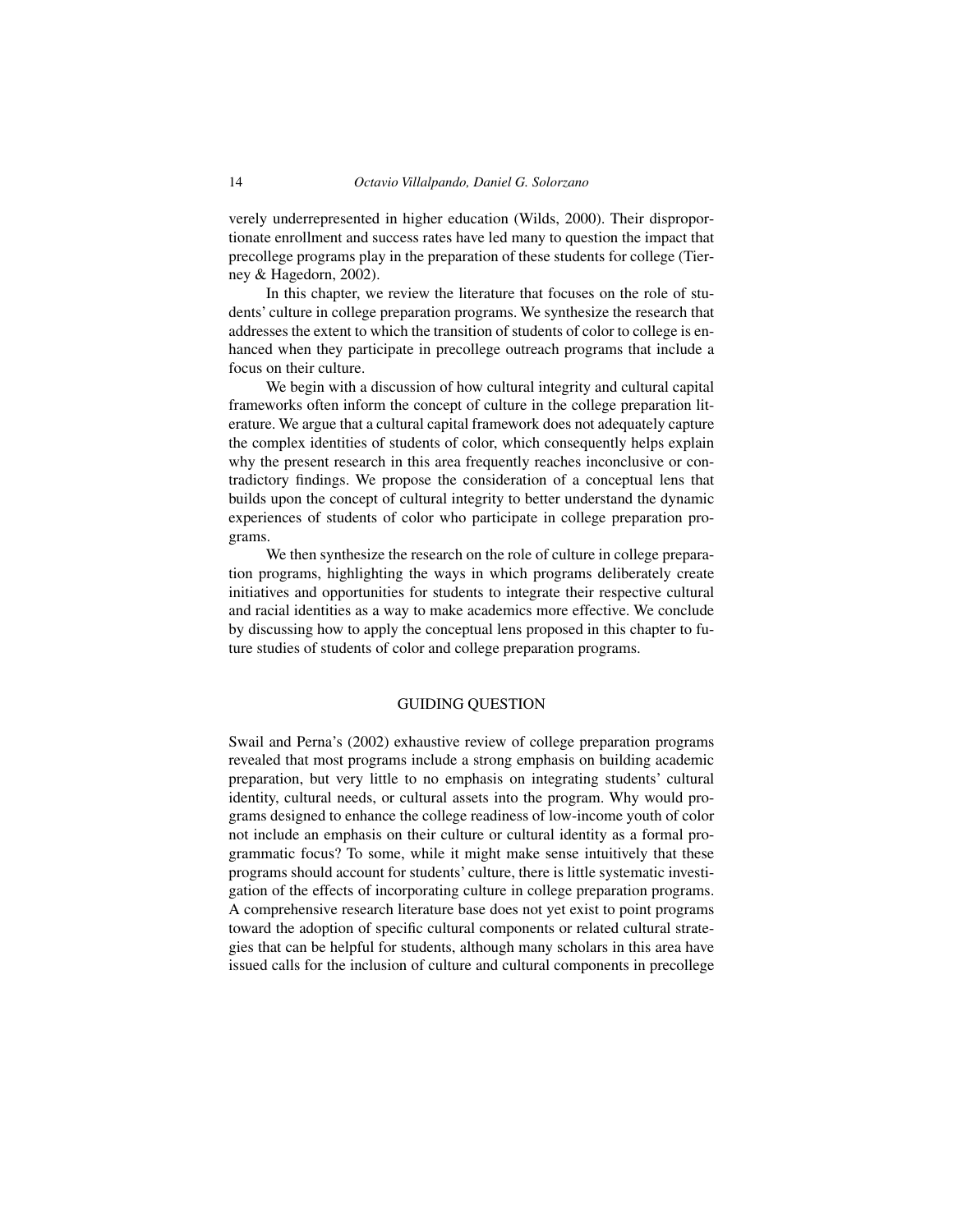programs (see Tierney & Hagedorn, 2002). Thus, our understanding of the role of students' culture in college preparation programs has remained uninformed by the research literature.

As we embarked upon this review, our guiding assumption was that college preparation programs for low-income students of color were probably most successful when they included a focus on both the students' culture and on the development of academic skills. This assumption framed our attempt to synthesize the studies that examine the extent to which the goals of college preparation programs might be enhanced when they emphasize the culture of the student. We posed the following question as a guide for this review:

To what extent is it essential for college preparation programs to emphasize the culture of the student in order to enable her or him to get into a college or university?

#### FRAMING CULTURE

#### *Cultural Capital*

Our review revealed that much of the literature that included a discussion of culture in college preparation programs borrowed Bourdieu's (1986) concept of cultural capital to frame the way in which programs view students' racial identities and cultural needs. Bourdieu (1986) considered cultural capital as a set of cultural knowledge, skills, and abilities that are possessed and often inherited by certain groups in society, and suggested that families from lower socioeconomic backgrounds do not have the privileged opportunities that families from higher socioeconomic backgrounds possess.

Even though Bourdieu explicitly conceptualized cultural capital as a class-based, not a race-based, analysis of culture, our review found that the literature frequently applies this framework to try to explain the complex relationships between the cultural needs of students of color and the role of college preparation programs. For example, in their review of the role of parent involvement in college preparation programs, Jun and Colyar (2002) address the importance of involving parents of color in college preparation programs as a way of transmitting cultural capital "from one generation to the next by parents who inform their children about the value, importance, and process of securing a college education" (pp. 203–204). The assumption is that a cultural capital framework helps to explain the experiences and needs of students of color who often come from working-class families and their interactions with educational institutions.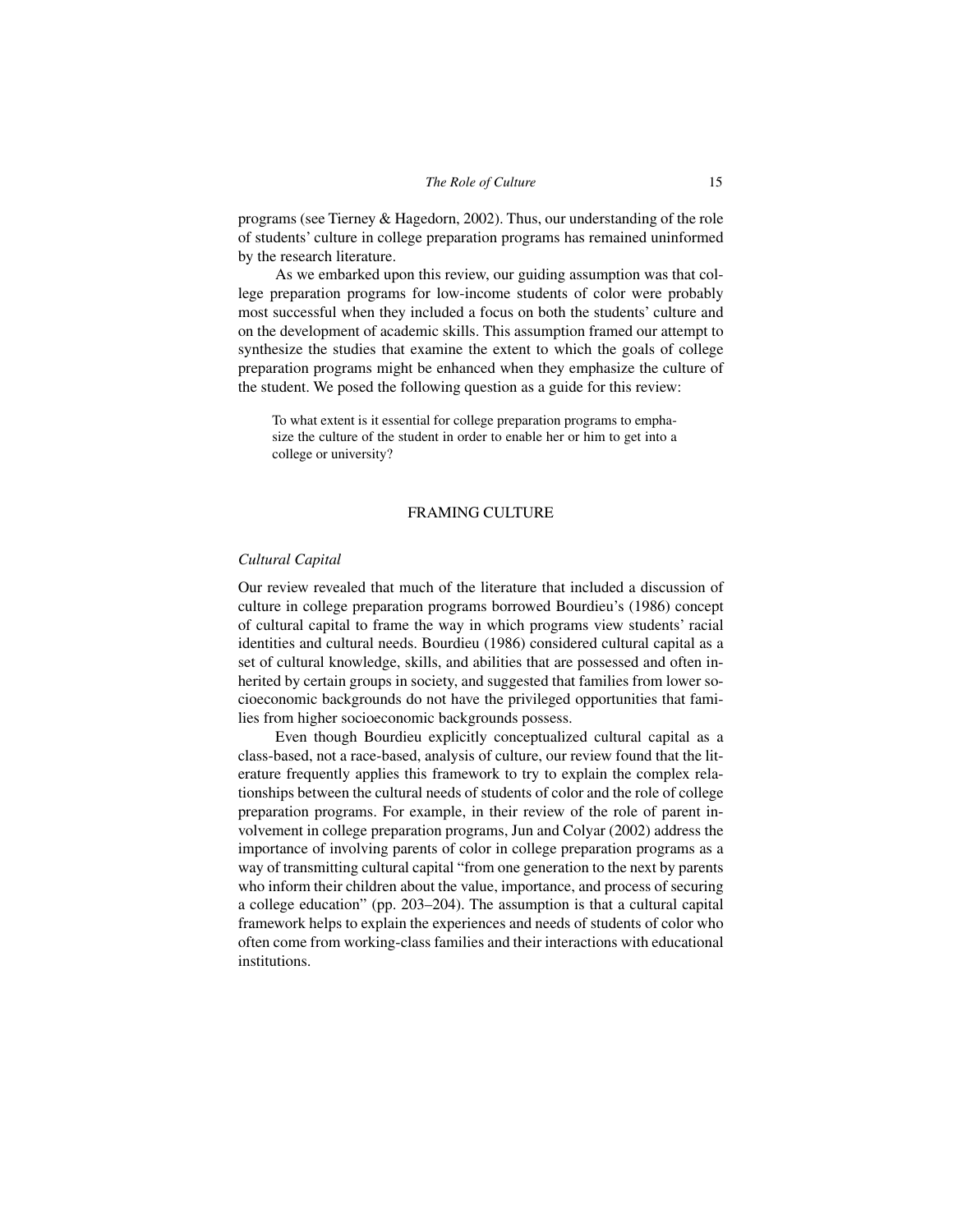#### *Cultural Integrity*

Jun and Colyar (2002) also argue that accounting for family culture in college enrichment programs is essential to the success of students of color. They build upon the work of sociologists and cultural anthropologists, including Cummins (1997), Deyhle (1995), and Tierney and Jun (2001), to propose the adoption of a cultural integrity framework in college preparation programs that affirms students' cultural identity. A college preparation program designed within a cultural integrity framework reconceptualizes deficit notions of culture by viewing students' cultural identity as a set of positive traits in the learning process. This framework is premised upon the notion that the beliefs held by educators and teachers about students' identities and educators' roles in the structures in which the learning process takes place "are important in enabling or disabling the college intentions of low-income minority youth" (Tierney & Jun, 2001, p. 207).

We found that the literature sometimes links the concept of cultural capital to a cultural integrity framework. Cultural integrity emphasizes the importance of affirming students' cultural identities, while cultural capital is often used to reinforce the power and influence of culture in society. Both concepts are used together to persuade college preparation programs to reconceptualize deficit views of the identities of students of color.

#### *The Concept of Culture for Students of Color*

Culture influences how learning is organized, how the curriculum is developed, and how teaching methods are implemented. In our review, we found that the concept of culture for students of color took on many divergent meanings. Some research equated culture with race and ethnicity, while other work clearly viewed culture through a much broader lens of characteristics and forms of social histories and identities.

For the purposes of this review, our concept of culture draws from the work of scholars who have reconceptualized traditional sociological and anthropological deficit theories of culture (Tierney, 1993; West, 1993), language (Valencia, 1997), class (Giroux, 1983; Foley, 1997; McDonough, 1997), gender (Collins, 1986; Hurtado, 1989), and ethnicity/race (hooks, 1990; Solorzano, 1997) in order to provide more robust and valid explanatory frameworks for research in education and the social sciences. Building upon the framework of cultural integrity, we view the culture of students of color as a set of characteristics that are neither fixed nor static. We consider culture to be dynamic, cumulative, and an influence of the continuous process of identity formation. It is a process of behaviors and values that are learned, shared, and exhibited by a people. For students of color, their culture is frequently represented symbolically through language and can encompass identities around immigration sta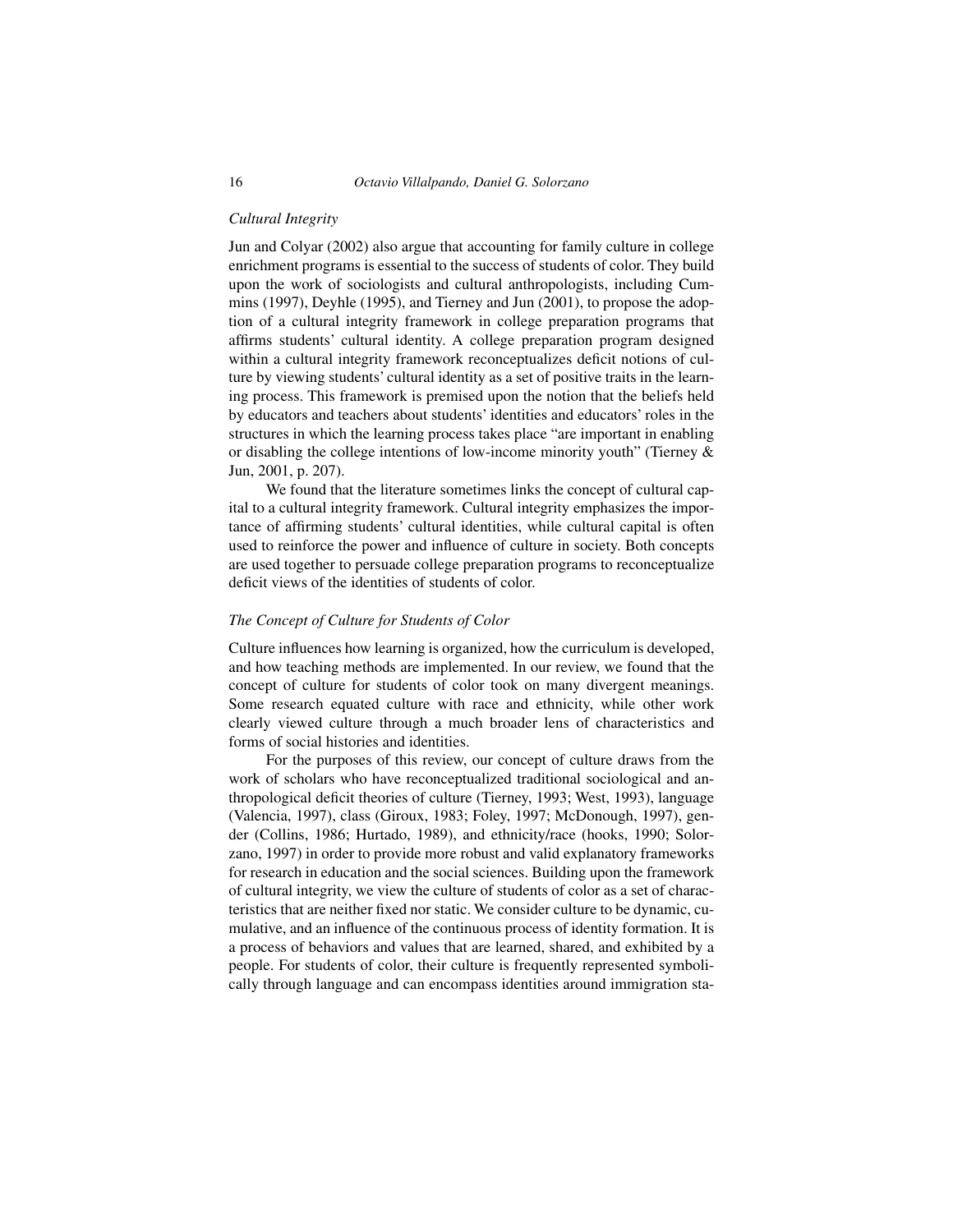tus, gender, phenotype, sexuality, regionality, race, and ethnicity. The broader contemporary youth culture in society is very often also represented among students of color.

But perhaps the most important dimension of culture for students of color is that it is very often a guide for their thinking, feeling, and behaving indeed, it is a means of survival. The cultures of students of color can nurture and empower them. Moll, Amanti, Neff, and Gonzalez, (1992) and Velez-Ibanez and Greenberg (1992) believe that, for Latinos, culture can form and draw from communal funds of knowledge, while Gordon (1995) views culture for African Americans as possessing a set of nurturing family characteristics.

#### *Toward a Concept of Cultural Wealth*

Despite Bourdieu's (1986) explicit intention to apply cultural capital to classbased analyses (see Dika & Singh, 2002), the college preparation literature borrows this framework to explain the experiences and needs of students of color. Based on our review, we propose an extension—or reconceptualization—of this framework when analyzing the relationship between students of color and college preparation programs. The conceptualization we propose here allows for a more robust interpretation of the role of culture for students of color in college preparation programs.

If we begin with the assumption that students of color, parents, and communities value educational achievement, and if we build on this assumption by using it as the basis for interventions like college preparation programs, then by adopting a cultural continuities approach (Weisner, Gallimore, & Jordan, 1988), we believe it is possible to improve the achievement of students of color. This approach examines the home and community for cultural activities that are compatible with school achievement. These culturally compatible activities are then adapted for program use. Indeed, like cultural integrity, viewing the student's home and community culture as a strength leads to intervention programs of mutual accommodation in which the schools, the student, and their families fashion their behavior toward a common goal of academic achievement. With this approach, we can ask whether there are forms of cultural capital that students of color bring to the college intervention table that cultural capital theory does not recognize or cannot see (e.g., parental value of education, awareness of parental sacrifices, hard work of the parents, etc.).

This approach allows us to identify and analyze how individuals and groups use different and often unrecognized forms of capital in response to educational subordination. Can these cultural and familial resources be considered a form of cultural resistance to educational subordination, a type of resistant cultural capital of those at society's educational margins (Solorzano & Villalpando, 1998)? In a sense, these questions represent a redefinition of cultural capital, since those who do not have the "traditional" forms might be dis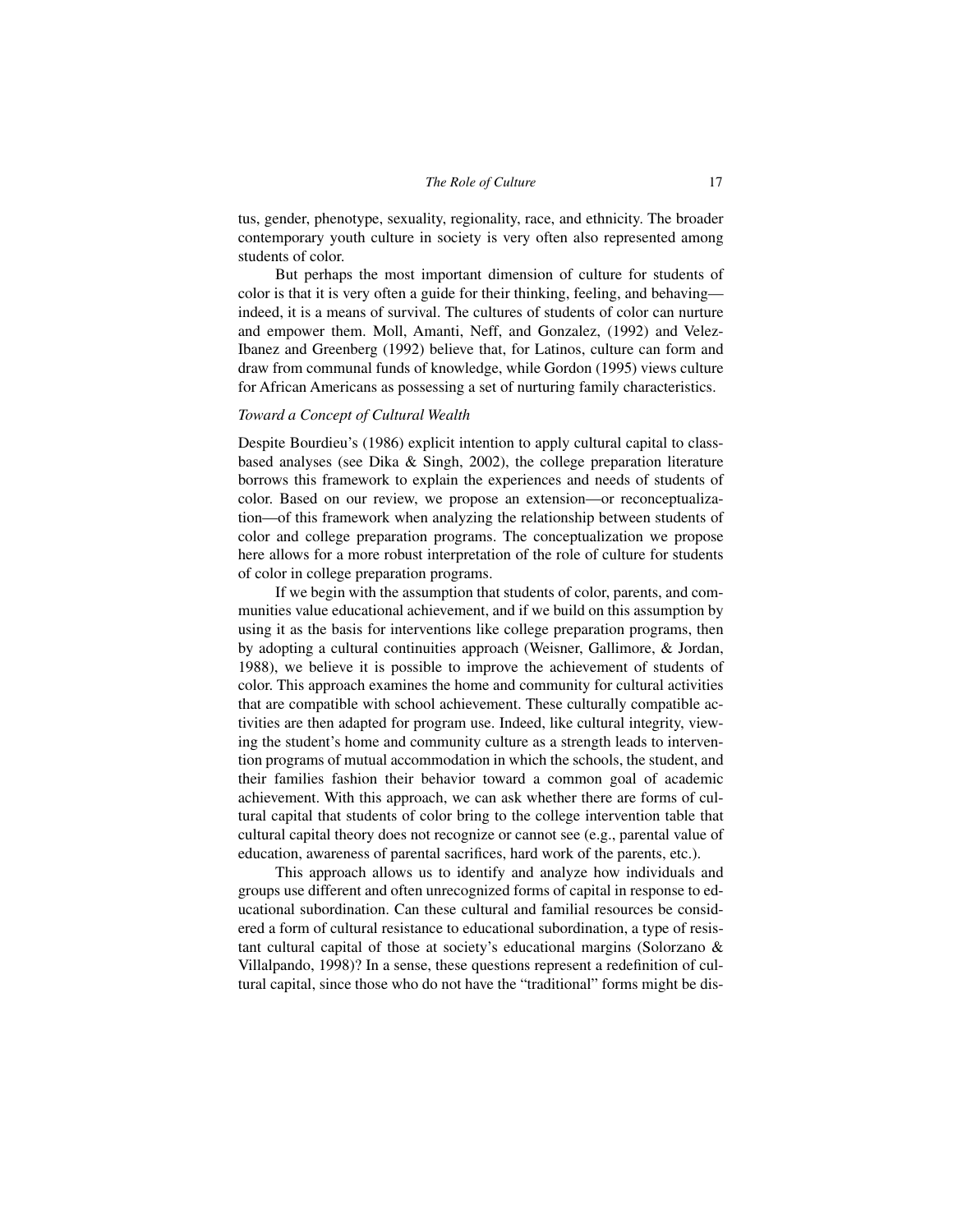playing a different form of cultural capital than those society acknowledges and privileges. Indeed, if we frame the concept of cultural wealth within the context of higher education, we might be better able to see how individuals and groups use their marginal status as a source of empowerment.

However, we first have to reconceptualize cultural capital by focusing on those attitudinal, behavioral, and familial assets that students of color bring to their school experience. By increasing our focus on marginalized students who rely on different forms of cultural capital to complete a high school diploma and aspire to a college degree, we can begin to more fully explore how their success might be affected by (1) their dependence on other students and teachers of color for support and mentorship, (2) their response to a curriculum and teaching pedagogy that emphasizes their background, and (3) school "multicultural" policies and practices.

We propose the concept of *cultural wealth* to encompass, along with students' unique cultural capital, other accumulated assets and resources such as students' navigational capital, social capital, economic capital, experiential capital, educational capital, and aspirational capital (see Auerbach, 2002). Our notion of cultural wealth identifies individual indicators of capital that have rarely been acknowledged and used as assets in examining the cultural and social characteristics of populations of color.

#### *Gender and Culture*

While we recognize that culture intersects with many dimensions of the identities of students of color, clearly gender plays a very significant role in how students experience college preparation programs. Our review failed to identify published empirical work focusing on how gender and culture intersect in college preparation programs. However, it is imperative to point out that any omission of a discussion of major differences in the precollege experiences between women and men should not be interpreted to suggest that both genders share the same educational experience or outcomes. Despite the lack of empirical work, on the intersection of gender and culture in college preparation programs, wherever possible in this discussion, we attempt to raise questions related to possible areas where women might have a different experience than men in college preparation programs.

In the next two sections, we illustrate how a cultural wealth lens might allow for a more appropriate analysis of the role of culture for students of color in precollege programs. We begin by synthesizing the major published findings in this area and, in the latter section, apply a cultural wealth concept to reexamine components of programs that are cited as models of cultural enrichment and academic skills development.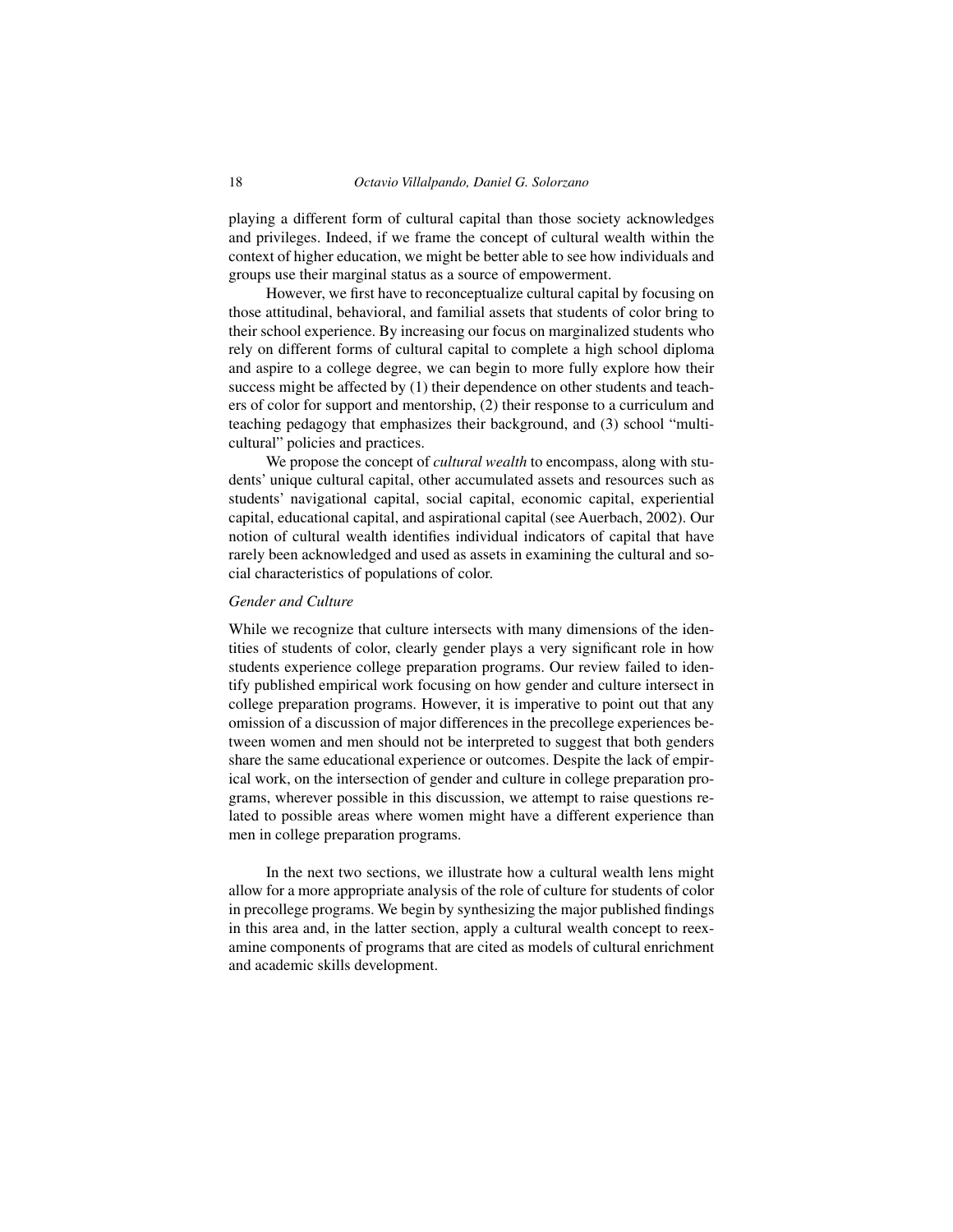#### CULTURE IN COLLEGE PREPARATION PROGRAMS

Our review of the research began by seeking studies of programs that exclusively emphasize culture and pay little attention to the development of academic skills. However, the published empirical literature we reviewed did not identify any such programs. Instead, we found that college preparation programs that emphasize culture almost always also included an emphasis on the development of academic skills or, at a minimum, an awareness about going to college. Most of these programs strove to improve students' chances for enrolling in college by emphasizing some dimension of students' culture and by attempting to improve their academic preparation (Lockwood & Secada, 1999; Swanson, 1993).

Indeed, in a national survey, Swail (2001b) found that college attendance was the primary goal of 92% of outreach programs, with 88% of the programs claiming that they strove to improve student academic skills and 66% listing culture as a main component of their programs. While clearly the most common purpose of college preparation programs is to increase the college attendance of program participants, Swail's (2001) study underscores the emphasis that college preparation programs claim to place on cultural enrichment goals. We found that the real difference was in the *degree* to which programs emphasized culture. Some programs appeared to be more overt and explicit than others in their emphasis on culture, but most seemed to share a similar programmatic interest in developing academic skills or an awareness about college.

With respect to how the programs conceptualize culture, the literature we reviewed suggests that some programs are more aware than others about the different ways in which culture exists and manifests itself, though most appear to premise their analysis within a cultural capital framework. For example, some programs are under the impression that their emphasis on students' culture only comes about as a result of a formal activity, such as taking trips to museums with ethnic displays, attending ethnic music concerts, or by offering classes or workshops on cultural topics or issues. Other programs are more clear and intentional about how they infuse culture. They are quite explicit about the need for and the process by which they involve students' parents and family, mentors, and peer groups. These programs appear to be aware that these activities serve to reinforce the students' cultural norms, beliefs, and values, even though it is accomplished in a less formal way than offering a course or workshop on a culturally specific topic. Thus, our review found that in some instances, the students' culture is infused into college preparation programs in a way that is not always apparent or necessarily deliberate. In other instances, programs are quite intentional about how to achieve some degree of academic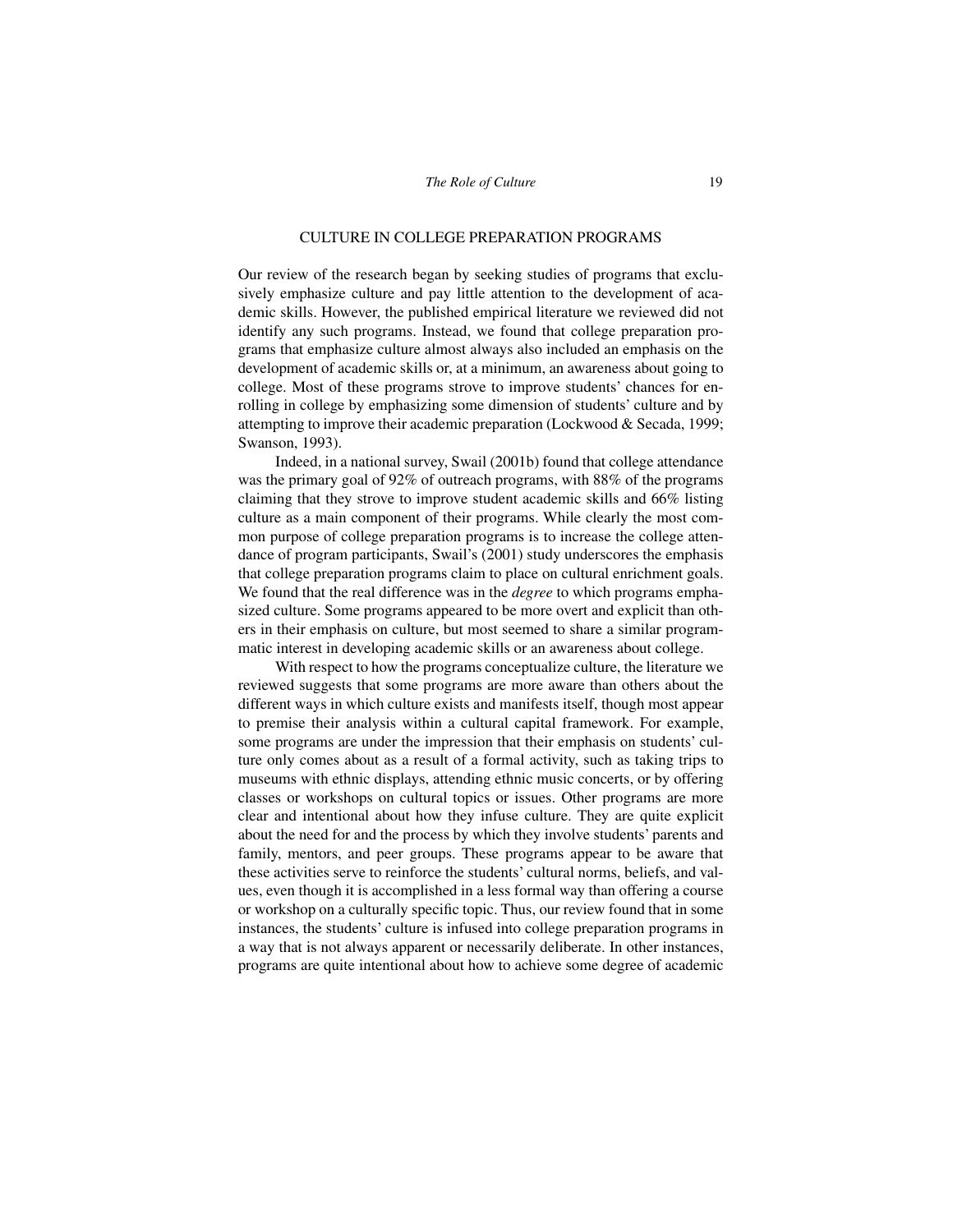success by striving for cultural integrity and viewing the students' culture as a form of wealth.

Our review did not identify any one particular culturally related activity that could be perceived as the best or most effective means of transmitting culture or achieving a modicum of cultural integrity. Students' parents and family, mentors, peer groups, and formal classes or workshops each appear to be important components of programs that allow students to maintain their own cultural integrity, ensuring that students' cultural backgrounds are viewed as critical ingredients for achieving success (Jun & Colyar, 2002). Other chapters in this book address the role of family, peers, and mentors in college preparation programs in detail, but below we offer a brief overview of how each of these components relates to the culture of students of color within these programs.

#### *Family Involvement*

Our review revealed that one of the most common ways that college preparation programs incorporate culture into their missions is by involving students' parents and/or their families. Swail and Perna (2002) discovered that more than two thirds of all programs offer a parental involvement component. For students of color, parent involvement in a college preparation program represents an important way of maintaining a connection with their culture. Jun and Tierney (1999) observed that while it was not possible to credit student academic achievement entirely to parental involvement, "it appears that many programs that make parents' involvement a priority also see student outcomes improve" (p. 57).

The literature suggests that a major reason for involving parents and family is to inform them about the various processes that they can undertake to help their children get prepared for and eventually admitted to college (Swail & Perna 2002; Gandara 2002a). According to Jun and Colyar (2002), this parental education component helps them acquire or develop the cultural capital necessary to help their children attend and succeed in college. Horn and Chen (1998) and Hossler, Schmit, and Vesper (1999) also found that students are more likely to enroll in postsecondary education when their parents have high expectations and are involved with them.

However, when viewed through a cultural wealth lens, involving families and parents of color in college outreach programs provides more than a vehicle by which information about or the value of college is transmitted or reinforced. As Gándara (1995) noted in her longitudinal study of educational mobility among Chicanos, the families and parents of students of color symbolize a powerful cultural representation that often enables students to shape their attitudes and aspirations around a sense of responsibility and commitment to their community. As Tierney and Auerbach elaborate in greater depth (chapter 2), programs that involve parents and, when appropriate, can provide services in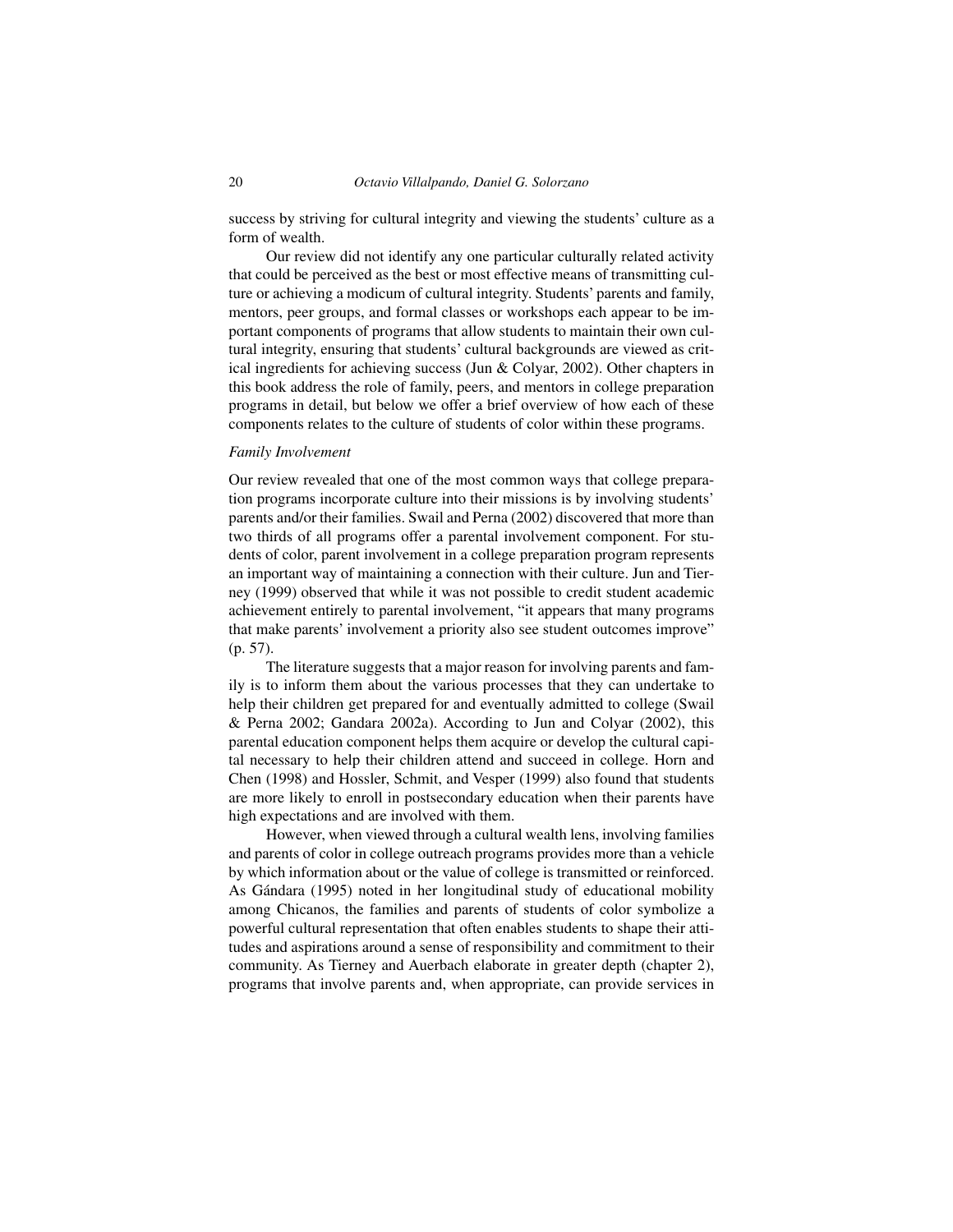their native language, do more than transmit cultural capital to the families. Parents can transmit various elements of cultural wealth to the students and to the program.

#### *Peers*

Peers of students of color are another means by which culture is integrated into college preparation programs. Even though the literature is inconclusive about the extent to which adolescent peers help or hinder student participants in college preparation programs, most programs that are aware of the importance of peers operate under the assumption that they can serve a useful function.

Most college preparation programs enable students from similar backgrounds to support each other's academic goals as they transition into new, alien environments (Gándara, 2002a; Perna, 2000a). Gándara (2001) also points out that most AVID (Advancement Via Individual Determination), Puente, SOAR (Summer Orientation and Academic Review), and Posse Programs have specific peer group components designed with the purpose of supporting student peers. In fact, one of the most overtly noticeable features of the highly successful AVID program is the supportive peer culture that develops among the participants, who not only meet for a class period each day but also eat lunch together daily (Swanson, 1993).

While peer groups exist naturally in college preparation programs, these programs seldom appear to organize peer groups in a purposeful manner to serve a specific function. In their review of the role of peer groups in college preparation programs, Tierney and Colyar (see chapter 3) cite a study by Mehan et al. (1996) that calls for a purposeful structuring of peer groups in a college preparation program as a way for students to affirm their own ethnic/ racial backgrounds and academic identities. Tierney and Colyar urge programs to think about peer groups as a valuable component of learning by organizing them into purposeful and functional teams.

### *Mentoring*

As Gándara and Mejorado illustrate (chapter 5), many college preparation programs utilize mentors as part of their strategy to benefit students. In several programs, mentors also provide students with access to individuals of the same racial or ethnic backgrounds who can exert a positive influence. Yet while such efforts are believed to be effective, they are very much dependent upon the talents and commitment of the mentors. For example, some programs enable student participants to spend a great deal of time over a matter of years with their assigned mentor. The outcomes experienced by students in these programs vary greatly depending upon the relationship with their mentor. According to Kahne and Bailey (1999), those who have been involved in programs with committed, long-term mentors have enjoyed college enrollment rates that are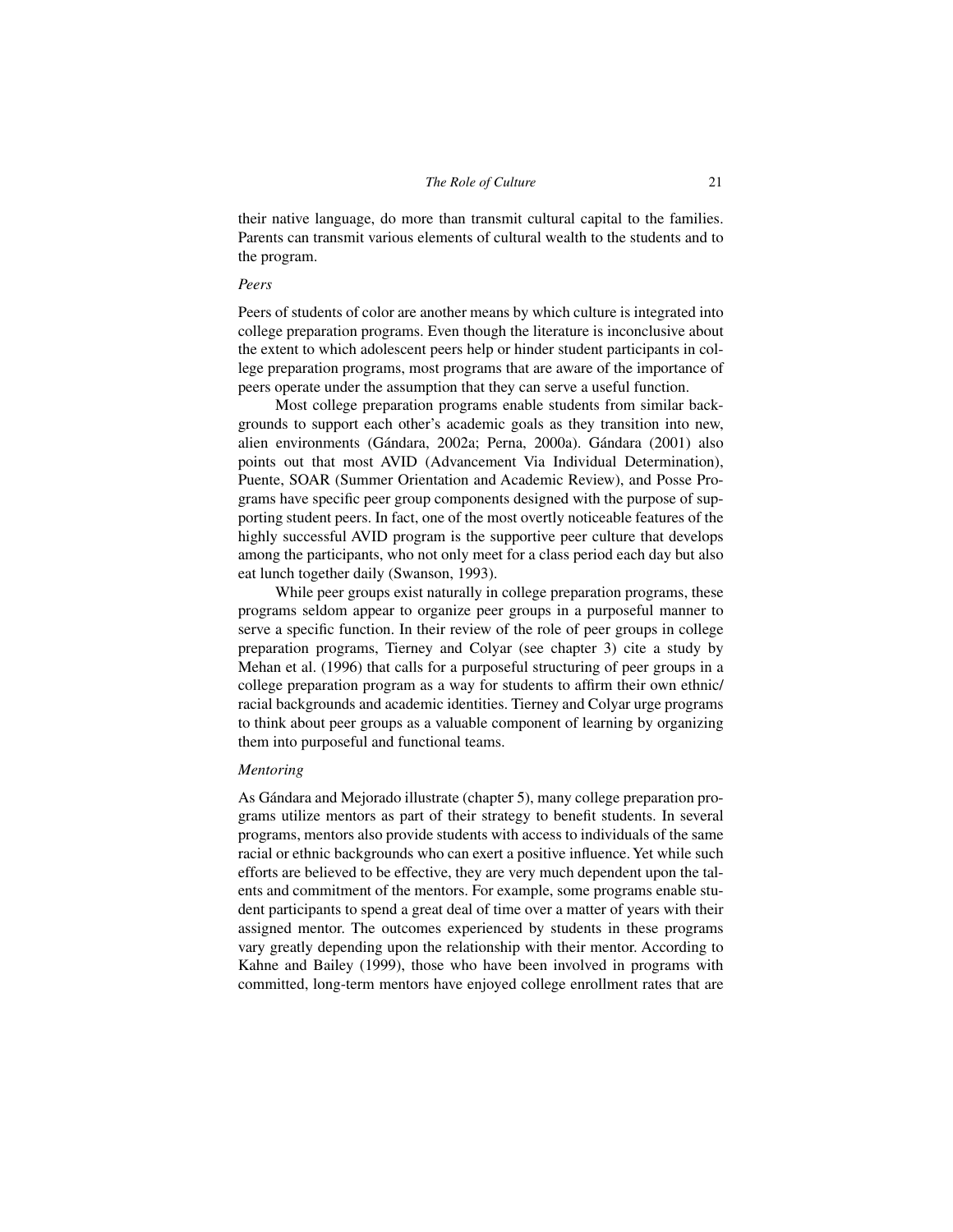nearly double the rates of their peers who have not participated in such activities, while those who have been involved in programs with multiple mentors who lacked this same dedication demonstrated only minimal improvements on college enrollment rates.

Thus, while the role of mentors in a college preparation program can be quite powerful, it is a difficult kind of success to replicate consistently. Nevertheless, our review reveals that mentors for students of color are another way by which college preparation programs often infuse culture into their mission.

#### *Cultural Instruction*

The most formal way of bringing students' culture into college preparation programs is by offering workshops and/or courses on cultural histories and traditions. A cultural wealth lens recognizes this activity as a valuable way of acknowledging the social histories and identities of students of color. Our review found that college preparation programs that included some form of cultural instruction as a part of their program were usually very explicit about intentionally attempting to enhance the unique strengths possessed by students' culture. For example, the Frederick Douglass Academy in New York City focuses its college preparation efforts around the Black traditions of collective survival, racial uplift, and connectedness (Knight et al., 2000), while Puente teaches all of its courses using Latina/o resources and literature (Gándara, 2001).

Unfortunately, there are limited empirical published studies in this area, but the few available suggest that students of color exposed to cultural teaching strategies may demonstrate attitudinal improvements and a sense of cultural empowerment, although as Gándara (2001) noted, it is unclear whether their transition from high school to college is improved as a result of this specific strategy.

# FOUR PROGRAMS PROMOTING CULTURAL ENRICHMENT AND ACADEMIC SKILLS

In this section we review, through a cultural wealth lens, examples of four programs perceived to be exemplary in their attempt to achieve academic enhancement and culturally enriching outcomes for students of color.

#### *Program 1: College Prep Academic Track*

The literature we reviewed highlighted a program that claims as a key feature the removal of underachieving students from general education or vocational tracks and places them in rigorous college preparatory classes while providing them with extensive support services. Students meet every day with a program teacher and class where they participate in such activities as academic tutoring,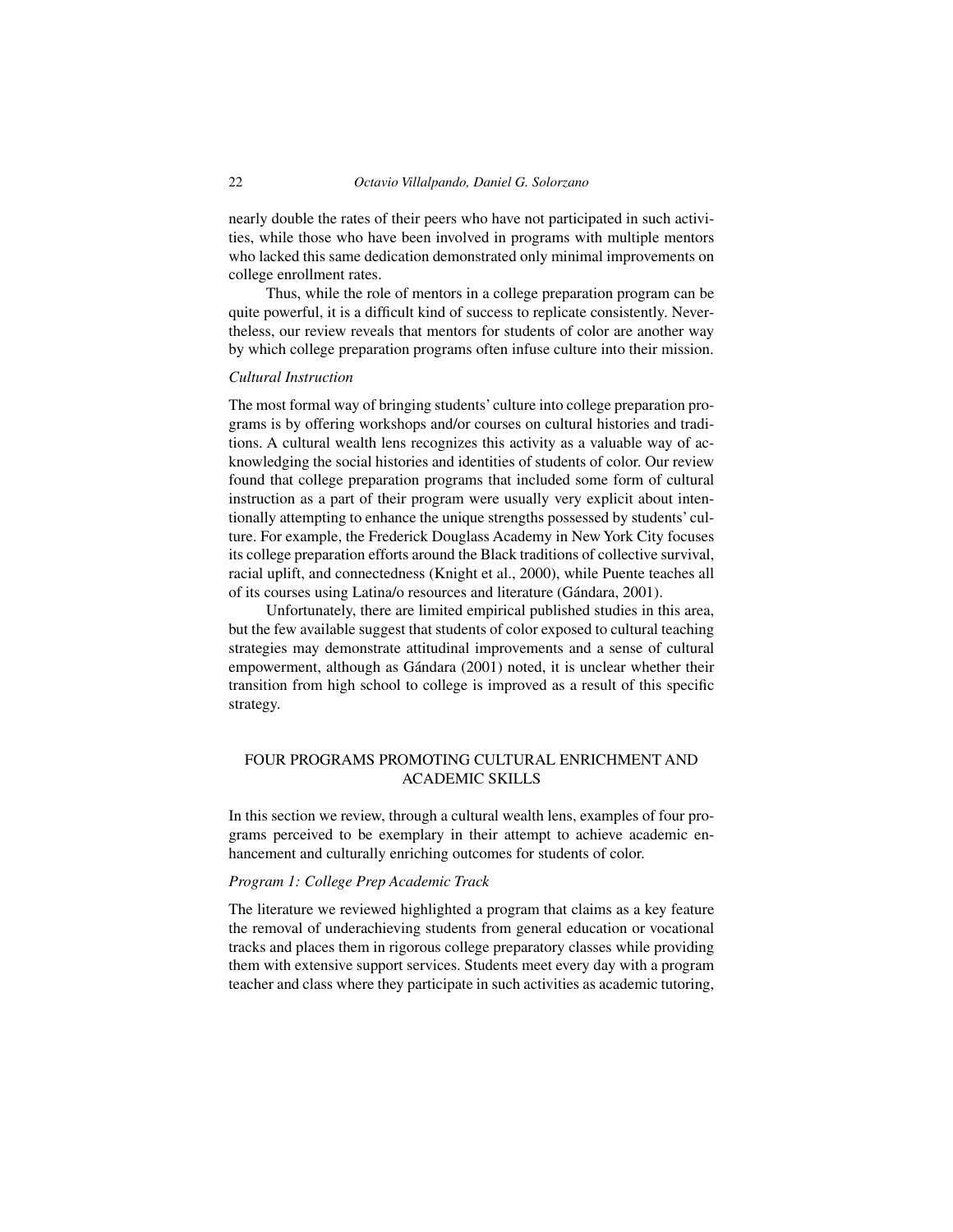writing development, note taking, test taking, study strategies, field trips, and motivational exercises (Fashola & Slavin, 1997; Gándara, 2001; Mehan et al., 1996). In addition, students are exposed to guest speakers who present information about preparing for college (Swanson, 1993).

The program claims to provide its students with "social scaffolding," which Mehan et al. (1996) defined as "the engineering of instructional tasks so that students develop their own competencies through their interactions with more capable peers or experts, and the building of a community of peers to support students' aspirations" (p. 78). Among the most notable findings from Mehan et al.'s (1996) evaluation of this program are: (1) improved college enrollment numbers; (2) particular effectiveness with African American and Latino students; (3) greatest effects on most at-risk students; and (4) the transmission of cultural capital. Even more than academic skill building, much of the program's impact is attributed to what is perceived as the transmission of cultural capital from teachers and mentors to the students. Services that help students improve test-taking skills and learn about the college application and decision process were believed to provide at-risk students with knowledge that they had previously not possessed.

The literature we reviewed on this program is guided by a cultural capital theoretical framework and frequently depicts student participants as deficient in a number of areas beyond academics. In fact, one of its main findings, the transmission of cultural capital, again assumes that the students did not possess any capital in their culture of origin and thus had to acquire it from the program. For example, an underlying assumption driven by this framework is that the students lack the motivation or desire to attend college because their families and communities have not valued education, as judged by the perceived disinterest among parents in becoming involved in their children's schooling. This myth continues to prevail, despite research by Gándara (1995), Stanton-Salazar (2001), Valencia, (1997), Valenzuela (1999), and others that clearly contradicts the misperception that families of color are not involved in or do not care about their children's education. It is one thing for the students to need information about college application procedures and college life, and quite another thing to conclude that they lack this information because their families have not valued their educational achievement enough to prepare them adequately for college. In contrast to a cultural capital framework, a cultural wealth lens allows for research that can reexamine "which strategies are most effective for which types of students, under which conditions" (Gándara, 2002a, p. 100).

## *Program 2: Promise of Financial Support for College*

Our second example is of a program built on a promise to a class or group of elementary students that their college education will be paid for if they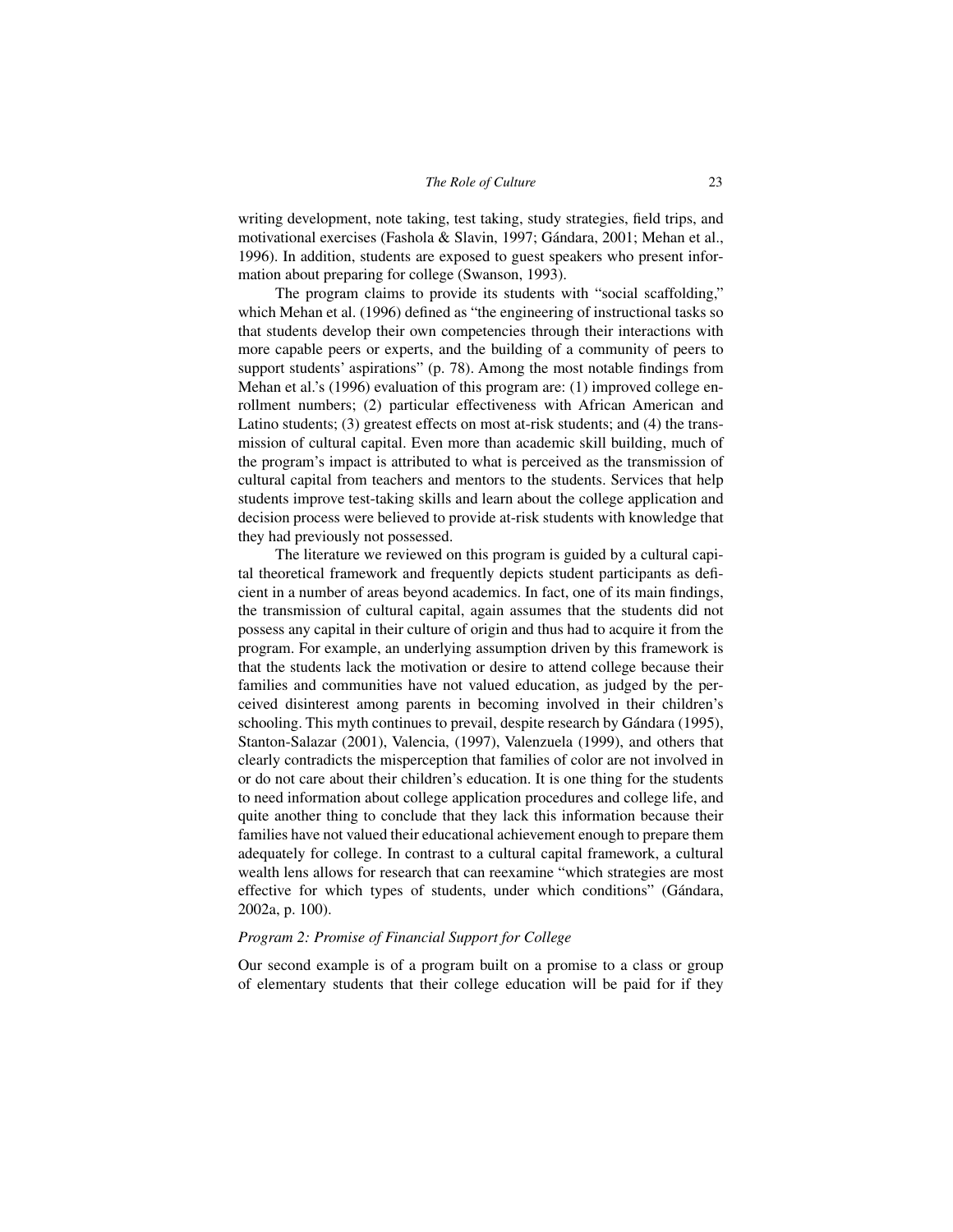successfully make it through high school. The scholarships are provided by an individual or corporate donor. The program also includes support in the form of college scholarships, counseling, mentoring, and tutoring, all designed to attempt to help students graduate from high school and transition into college.

Yet, while this type of program component claims to provide both "academic and cultural services," Kahne and Bailey (1999) conclude that it is much more weighted toward the social and cultural realm, and cite the "social development goals" of the program as evidence. Again, a cultural wealth perspective would not identify social development as a primary goal of a college readiness program for students of color. The literature on this program, again premised upon a cultural capital perspective, presumes that the students of color who participate in the program possess cultural deficiencies that prohibit them from achieving academic progress. A cultural wealth lens would refocus attention on the deficiencies of the schooling processes that failed to provide adequate academic preparation for the students, shifting some of the major responsibilities for the students' academic needs from their families and toward the schools.

#### *Program 3: Ethnic-Specific College Preparation and Mentoring Support*

This program was designed to serve a particular racial/ethnic student group by providing a 2-year college preparatory English class, a dedicated guidance counselor, and a mentoring program (Gándara, 2001). The English course integrates literature into its core curriculum written by authors from the same racial/ethnic group as the student participants, and the mentors and counselors are usually also of the same race/ethnicity as the students, indications of the program's strong commitment to maintaining cultural integrity. Strong family and parental involvement form another important feature of this program. Families are regular participants in program activities that try to give both parents and students a sense of inclusion in the education process (Gándara, 2001).

Some of the most notable findings by Gándara, Mejorado et al. in their 1998 evaluation of this program are that: (1) there is an increase in knowledge of and value for the college application process; (2) increased rates of students reach their potential; and (3) parents play an essential role in the program. The program appears to have had a significant positive impact on students' attitudes, aspirations, and preparation for going to college. Perhaps largely as a result of these factors, program students enrolled in college at a higher rate than nonprogram students (84% compared to 75%). Similarly, the high level of family involvement in the students' education is attributed by the evaluators to the various meaningful ways by which parents are included in program activities, and to the counselors' and mentors' ability to communicate with the families in their own language.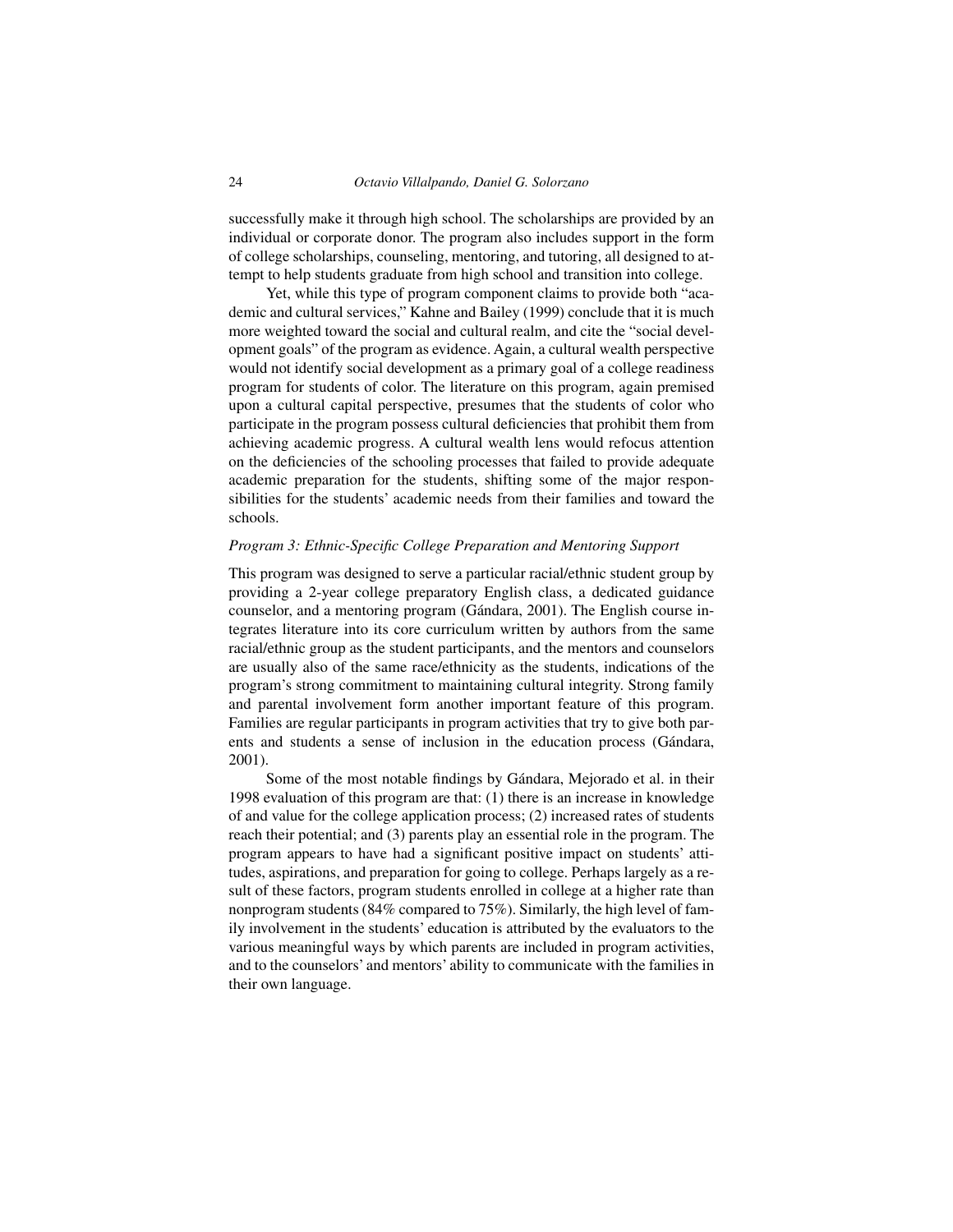The literature we reviewed on this program presents a strikingly different conceptualization of the program's goals and participants. Neither the students, counselors, nor mentors are depicted as culturally deficient, nor is the program itself described as an effort to remedy perceived deficits, other than academic. The literature indicates that the program readily acknowledges the importance of maintaining cultural integrity in its services and design by enlisting the participation of culturally conscious counselors and mentors and by providing services in parents' native languages when necessary. Though the literature we reviewed on this program does not explicitly name a cultural wealth perspective, clearly it seems to adopt this kind of lens by, among other things, attempting to account for the importance of the participants' lived experiences as a basis for learning. It describes the goals of the program as deliberate efforts to recognize the value of students' cultures of origin while simultaneously enriching their academic preparation.

#### *Program 4: Summer Bridge Program*

This type of program is most often available to students of color from low-income households who have expressed interest in attending college but lack the resources for doing so (Gándara, 2001; Myers & Schirm, 1999). The program is structured around 4- to 6-week summer workshops that are hosted by a college campus and provide students with an academically intensive precollege experience. The program is often coupled with supplemental academic courses and tutoring, cultural events, and career/college/financial aid counseling. While it does provide some culturally oriented services, it is most often recognized predominantly as an academic preparation effort (Myers & Schirm, 1999).

Myers and Schirm (1999) observed that this program appears to have its greatest impact on students who are most in financial need and does not appear to have very much of an impact on improving academic performance. While this program did not demonstrate a significant impact on college enrollment rates for all students, it did seem to benefit students who were from lowincome households, whose parents had not gone to college, and who had previously been the poorest performers in school.

Even though this is one of the longest-supported programs in the United States, organizational models and functions seem to be vastly different between the regions in which the programs exist. For example, at some campuses, the 6-week summer bridge component incorporates formal culturebased courses (such as Chicana/o History or the African American Experience) alongside an introductory algebra course or an English composition class. At other campuses, the emphasis is strictly academic, with almost no focus on students' cultural identities. Thus, it is difficult to assess or generalize the success of this program in integrating cultural enrichment activities with academic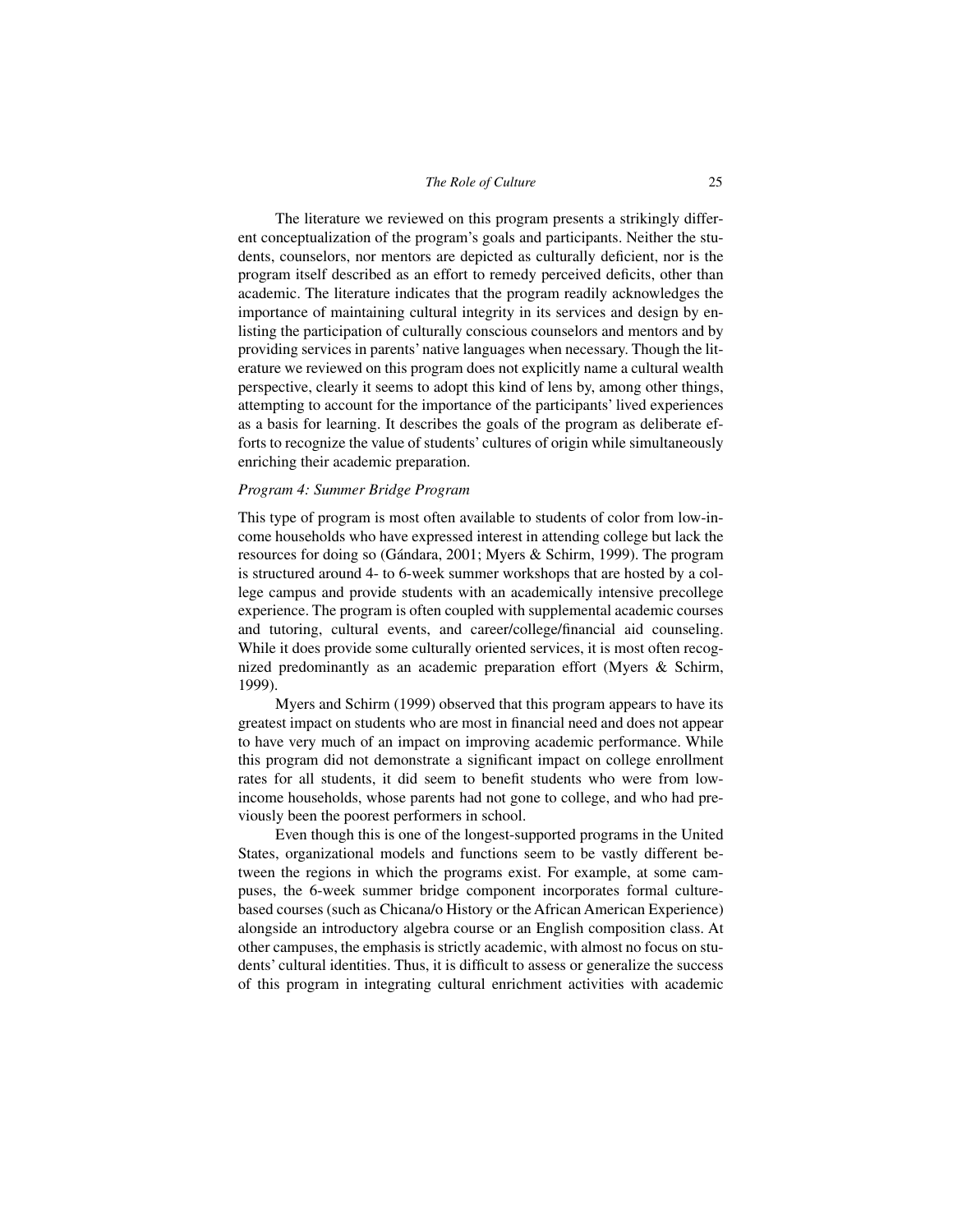achievement. What is clear is that a cultural capital approach that adopts a cultural deficit-based premise to designing its services or evaluating its effectiveness will likely fail to address many of the students' more relevant needs.

#### **CONCLUSION**

Our review reveals suggestive evidence that college preparation programs that have a focus on cultural enrichment *and* on the development of academic skills provide students with much-needed resources to enable them to attend college. The scant empirical work on the subject requires that we qualify our review of the evidence as merely suggestive rather than conclusive, though we concur strongly with the observations of important scholars in this area who agree that the most effective programs are those that include both academic and cultural components (see Gándara, 2001; Hagedorn & Tierney, 2002; Jun & Tierney, 1999; Kezar, 2000b; Oesterreich, 2000b; Perna, 2000).

Programs that only emphasize cultural enrichment strategies, while probably quite helpful, may offer only part of the solution. On the other hand, programs that utilize only academic services leave many of the most crucial life issues unaddressed for students of color (Kahne & Bailey, 1999). It is important to underscore that the real difference we found between college preparation programs was in the degree to which they emphasize culture deliberately to their advantage. Some programs appear to be very conscious of the benefits accrued from integrating a cultural enrichment emphasis with their academics, while others seem to be less aware or interested in placing much of an authentic focus on the students' culture.

In sum, the most significant findings resulting from our literature review are as follows.

*College preparation programs framed by a focus on cultural wealth and academic skills development can have a substantial impact on college enrollment rates of underrepresented students*. Even though these programs do not have a consistent effect on high school grades, students who have participated in them have demonstrated enrollment rates that are nearly twice as high as those of their peers who are not involved in such programs (Gándara, 2002a; Horn & Chen, 1998). Programs that can effectively incorporate both of these approaches can have an important influence on students' rates of college enrollment (Gandara, 2001).

*Programs must be tailored to meet students' needs.* While many programs may include some aspects of students' culture within their strategies, it is important that they continue to respond to individual needs to allow students to maintain and capitalize on their own cultural wealth. Hagedorn and Tierney (2002) note that "students approach school with multiple identities and if pro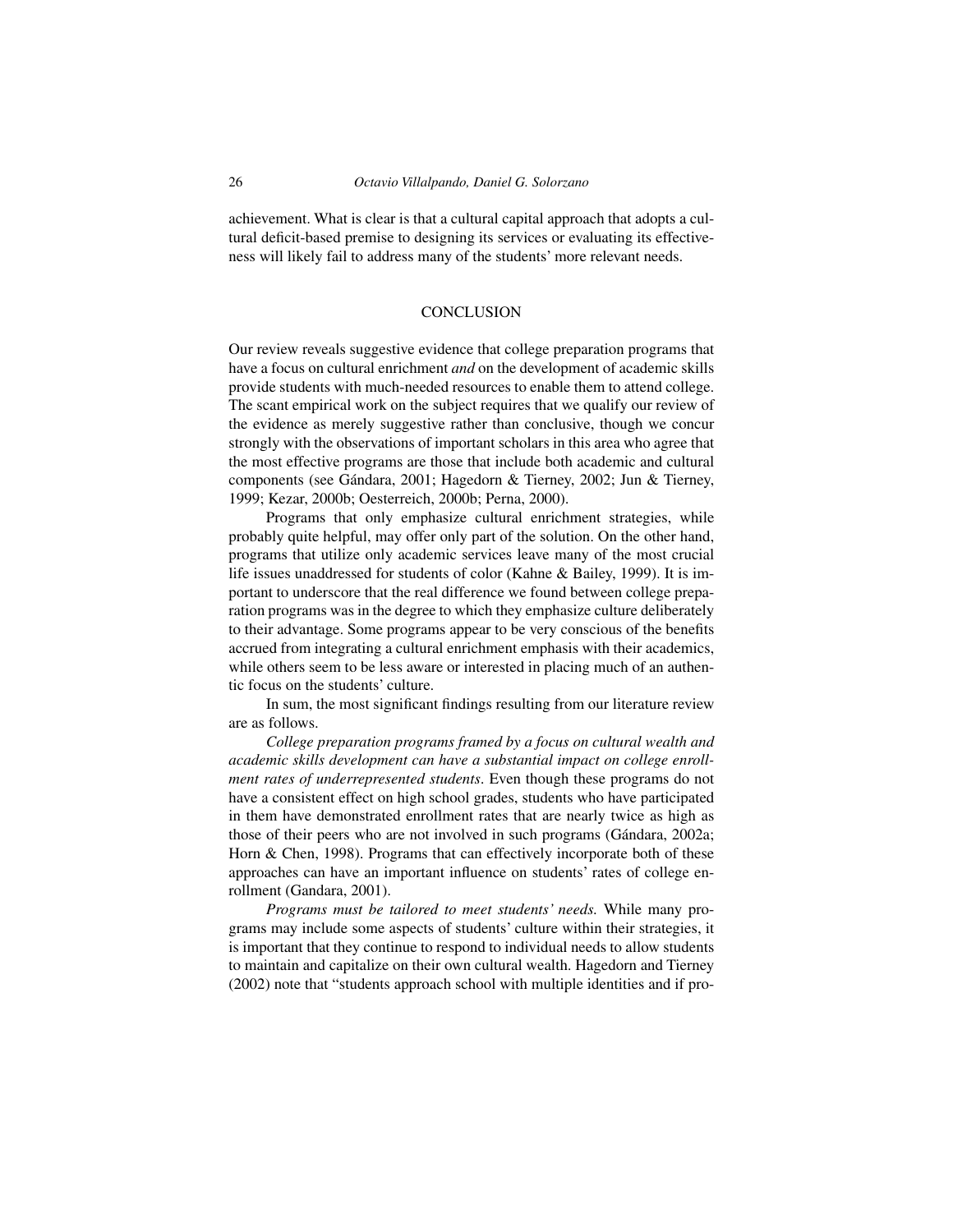grams are to be successful they need to honor these identities in culturally specific ways so that learning fits" (p. 6). In other words, the implementation of generic cultural components may not be the best way to serve the heterogeneous student composition (even among the same race or ethnicity) of each precollege program. Programs should be developed based on the identified needs of specific students (Gándara & Maxwell-Jolly, 1999; Swail & Perna, 2002) and, since different students have different needs, different programs will need to be created to serve them (Jun & Tierney, 1999). Indeed, no one program can be considered a panacea for all students because there are so many divergent needs to be met and because of the large heterogeneous cultural composition of many college preparation programs (Swail, 2001b). Particularly important when considering students' needs is an understanding of how gender and culture intersect. While the empirical body of work around this important intersection is virtually silent, it is imperative that future studies take into account how women and men experience college preparation programs in order to ensure that programs meet their needs more adequately.

*College preparation programs that provide a diverse array of components are most effective.* The factors influencing college enrollment behavior between White students and students of color are different. While academic preparation tends to have the biggest impact on White students, more than any other factor, African American and Latino/a students have demonstrated a greater need for the acquisition of the knowledge and skills necessary to navigate the college application process (Perna, 2000a). Thus, it is impossible for a college preparation program to identify one or two factors that will have a profound universal impact on college enrollment rates for all students, since students are each affected by different factors based on their racial, ethnic, socioeconomic, and/or educational backgrounds.

#### FUTURE RESEARCH

Unfortunately, the single most important finding in our review was that not much empirical research has been published on the role of culture in college preparation programs. Most of the work we located was exhortative, and many of the evaluations and studies lacked methodological rigor in their design. As noted by Swail (2001b) and Tierney (2002), the evaluation of college preparation programs has proven to be a difficult task due to the lack of an overall schema consistently used in evaluating programs and because the evaluations are frequently carried out by untrained personnel.

There is an immediate need for research in this area that utilizes theoretical/conceptual lenses that do not presume that students of color are culturally deficient. We have proposed one such framework that views students' culture